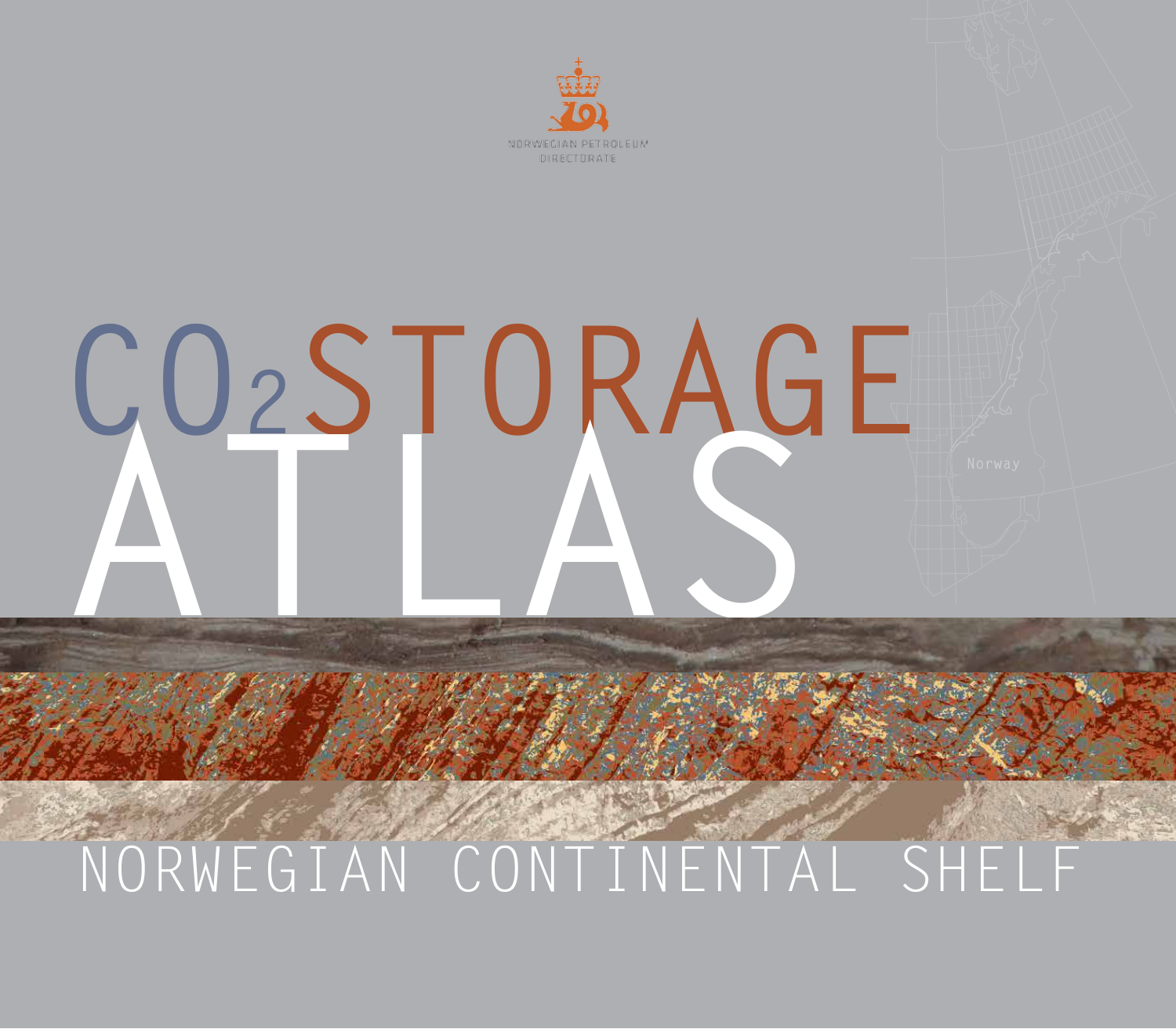#### **Responsible publisher**

Norwegian Petroleum Directorate P O Box 600 NO-4003 Stavanger Norway Telephone: +47 51 87 60 00 Telefax: +47 51 55 15 71 E-mail: postboks@npd.no

#### **Editorial team**

Eva K. Halland Jasminka Mujezinović Fridtjof Riis

#### **Production**

Rune Goa Arne Bjørøen Printer: Kai Hansen, Stavanger

**Layout/design** Janne N'Jai

*www.npd.no*

© The Norwegian Petroleum Directorate April 2014

ISBN 978-82-7257-134-3



*Norway's (Scandinavia's) first resource map, Olaus Magnus, 1539*